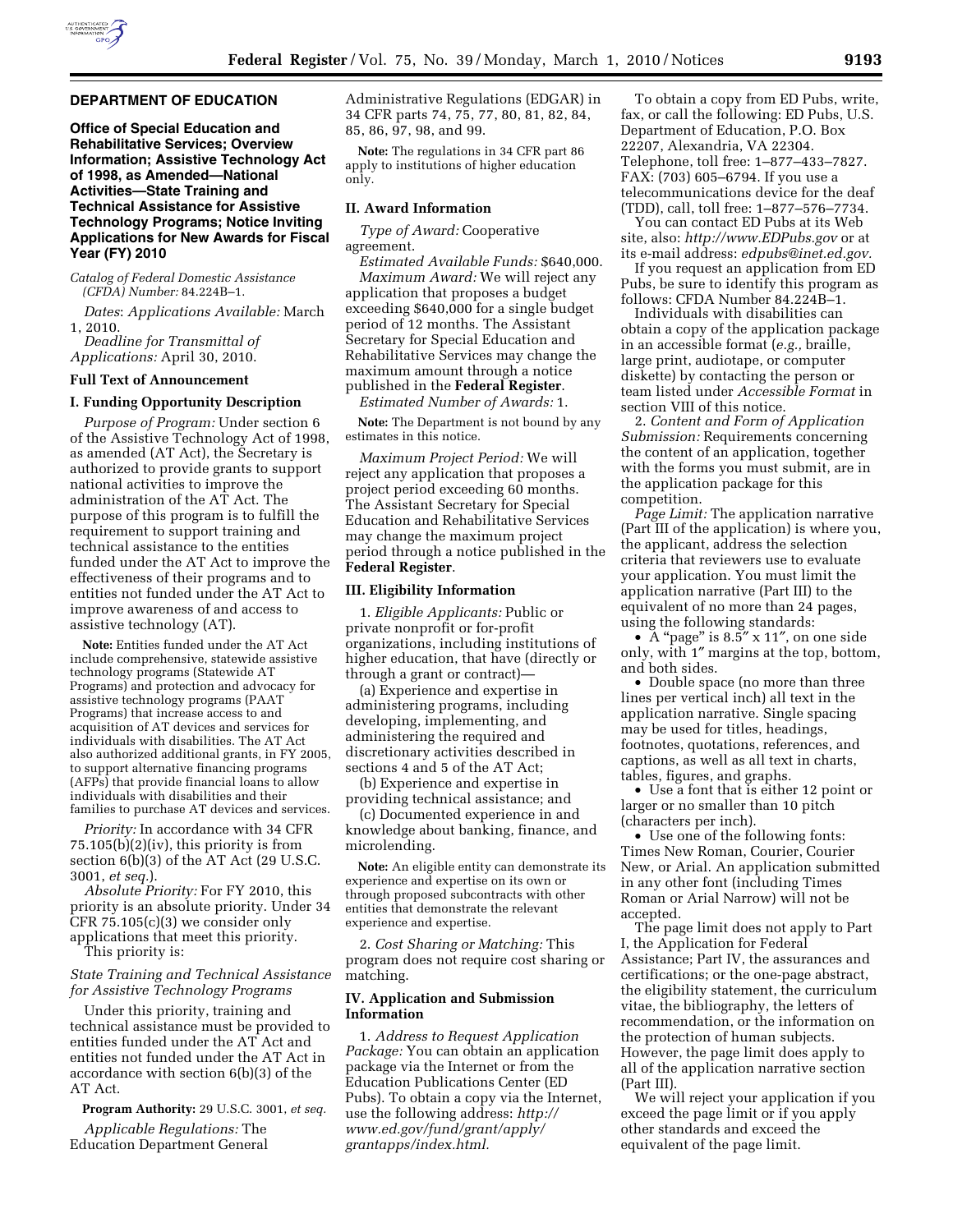3. *Submission Dates and Times: Applications Available:* March 1, 2010.

*Deadline for Transmittal of Applications:* April 30, 2010.

Applications for grants under this program must be submitted electronically using the Electronic Grant Application System (e-Application) accessible through the Department's e-Grants site. For information (including dates and times) about how to submit your application electronically, or in paper format by mail or hand delivery if you qualify for an exception to the electronic submission requirement, please refer to section IV.6. *Other Submission Requirements* of this notice.

We do not consider an application that does not comply with the deadline requirements.

Individuals with disabilities who need an accommodation or auxiliary aid in connection with the application process should contact the person listed under **FOR FURTHER INFORMATION CONTACT** in section VII in this notice. If the Department provides an accommodation or auxiliary aid to an individual with a disability in connection with the application process, the individual's application remains subject to all other requirements and limitations in this notice.

4. *Intergovernmental Review:* This program is not subject to Executive Order 12372 and the regulations in 34 CFR part 79.

5. *Funding Restrictions:* We reference regulations outlining funding restrictions in the *Applicable Regulations* section of this notice.

6. *Other Submission Requirements:*  Applications for grants under this program must be submitted electronically unless you qualify for an exception to this requirement in accordance with the instructions in this section.

# *a. Electronic Submission of Applications*

Applications for grants under the National Activities program—CFDA Number 84.224B–1 must be submitted electronically using e-Application, accessible through the Department's e-Grants Web site at: *http://egrants.ed.gov.* 

We will reject your application if you submit it in paper format unless, as described elsewhere in this section, you qualify for one of the exceptions to the electronic submission requirement *and*  submit, no later than two weeks before the application deadline date, a written statement to the Department that you qualify for one of these exceptions.

Further information regarding calculation of the date that is two weeks before the application deadline date is provided later in this section under *Exception to Electronic Submission Requirement.* 

While completing your electronic application, you will be entering data online that will be saved into a database. You may not e-mail an electronic copy of a grant application to us.

Please note the following:

• You must complete the electronic submission of your grant application by 4:30:00 p.m., Washington, DC time, on the application deadline date. E-Application will not accept an application for this program after 4:30:00 p.m., Washington, DC time, on the application deadline date. Therefore, we strongly recommend that you do not wait until the application deadline date to begin the application process.

• The hours of operation of the e-Grants Web site are 6:00 a.m. Monday until 7:00 p.m. Wednesday; and 6:00 a.m. Thursday until 8:00 p.m. Sunday, Washington, DC time. Please note that, because of maintenance, the system is unavailable between 8:00 p.m. on Sundays and 6:00 a.m. on Mondays, and between 7:00 p.m. on Wednesdays and 6:00 a.m. on Thursdays, Washington, DC time. Any modifications to these hours are posted on the e-Grants Web site.

• You will not receive additional point value because you submit your application in electronic format, nor will we penalize you if you qualify for an exception to the electronic submission requirement, as described elsewhere in this section, and submit your application in paper format.

• You must submit all documents electronically, including all information you typically provide on the following forms: The Application for Federal Assistance (SF 424), the Department of Education Supplemental Information for SF 424, Budget Information—Non-Construction Programs (ED 524), and all necessary assurances and certifications. You must attach any narrative sections of your application as files in a .DOC (document), .RTF (rich text), or .PDF (Portable Document) format. If you upload a file type other than the three file types specified in this paragraph or submit a password protected file, we will not review that material.

• Your electronic application must comply with any page limit requirements described in this notice.

• Prior to submitting your electronic application, you may wish to print a copy of it for your records.

• After you electronically submit your application, you will receive an automatic acknowledgment that will include a PR/Award number (an identifying number unique to your application).

• Within three working days after submitting your electronic application, fax a signed copy of the SF 424 to the Application Control Center after following these steps:

(1) Print SF 424 from e-Application. (2) The applicant's Authorizing

Representative must sign this form. (3) Place the PR/Award number in the upper right hand corner of the hard-

copy signature page of the SF 424. (4) Fax the signed SF 424 to the

Application Control Center at (202) 245–6272.

• We may request that you provide us original signatures on other forms at a later date.

*Application Deadline Date Extension in Case of e-Application Unavailability:*  If you are prevented from electronically submitting your application on the application deadline date because e-Application is unavailable, we will grant you an extension of one business day to enable you to transmit your application electronically, by mail, or by hand delivery. We will grant this extension if—

(1) You are a registered user of e-Application and you have initiated an electronic application for this competition; and

(2) (a) E-Application is unavailable for 60 minutes or more between the hours of 8:30 a.m. and 3:30 p.m., Washington, DC time, on the application deadline date; or

(b) E-Application is unavailable for any period of time between 3:30 p.m. and 4:30:00 p.m., Washington, DC time, on the application deadline date.

We must acknowledge and confirm these periods of unavailability before granting you an extension. To request this extension or to confirm our acknowledgment of any system unavailability, you may contact either (1) the person listed elsewhere in this notice under **FOR FURTHER INFORMATION CONTACT** (*see* VII. Agency Contact) or (2) the e-Grants help desk at 1–888–336– 8930. If e-Application is unavailable due to technical problems with the system and, therefore, the application deadline is extended, an e-mail will be sent to all registered users who have initiated an e-Application. Extensions referred to in this section apply only to the unavailability of e-Application.

*Exception to Electronic Submission Requirement:* You qualify for an exception to the electronic submission requirement, and may submit your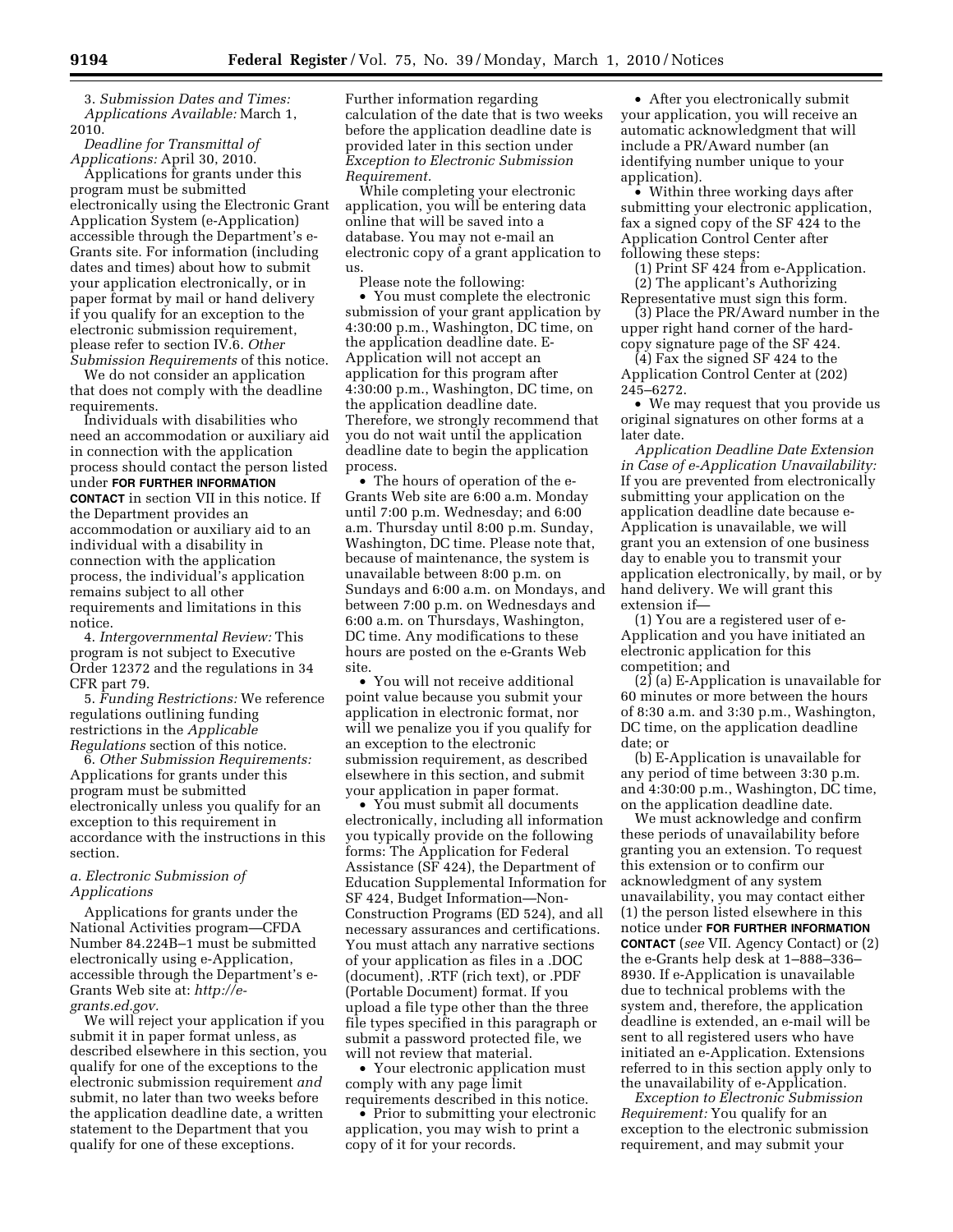application in paper format, if you are unable to submit an application through e-Application because—

• You do not have access to the Internet; or

• You do not have the capacity to upload large documents to e-Application; *and* 

• No later than two weeks before the application deadline date (14 calendar days or, if the fourteenth calendar day before the application deadline date falls on a Federal holiday, the next business day following the Federal holiday), you mail or fax a written statement to the Department, explaining which of the two grounds for an exception prevents you from using the Internet to submit your application. If you mail your written statement to the Department, it must be postmarked no later than two weeks before the application deadline date. If you fax your written statement to the Department, we must receive the faxed statement no later than two weeks before the application deadline date.

Address and mail or fax your statement to: Robert Groenendaal, U.S. Department of Education, 400 Maryland Avenue, SW., room 5025, Potomac Center Plaza (PCP), Washington, DC 20202–2800. FAX: (202) 245–7590.

Your paper application must be submitted in accordance with the mail or hand delivery instructions described in this notice.

# *b. Submission of Paper Applications by Mail*

If you qualify for an exception to the electronic submission requirement, you may mail (through the U.S. Postal Service or a commercial carrier) your application to the Department. You must mail the original and two copies of your application, on or before the application deadline date, to the Department at the following address: U.S. Department of Education, Application Control Center, Attention: (CFDA Number 84.224B–1), LBJ Basement Level 1, 400 Maryland Avenue, SW., Washington, DC 20202– 4260.

You must show proof of mailing consisting of one of the following:

(1) A legibly dated U.S. Postal Service postmark.

(2) A legible mail receipt with the date of mailing stamped by the U.S. Postal Service.

(3) A dated shipping label, invoice, or receipt from a commercial carrier.

(4) Any other proof of mailing acceptable to the Secretary of the U.S. Department of Education.

If you mail your application through the U.S. Postal Service, we do not

accept either of the following as proof of mailing:

(1) A private metered postmark.

(2) A mail receipt that is not dated by the U.S. Postal Service.

If your application is postmarked after the application deadline date, we will not consider your application.

**Note:** The U.S. Postal Service does not uniformly provide a dated postmark. Before relying on this method, you should check with your local post office.

# *c. Submission of Paper Applications by Hand Delivery*

If you qualify for an exception to the electronic submission requirement, you (or a courier service) may deliver your paper application to the Department by hand. You must deliver the original and two copies of your application, by hand, on or before the application deadline date, to the Department at the following address: U.S. Department of Education, Application Control Center, Attention: (CFDA Number 84.224B–1), 550 12th Street, SW., Room 7041, Potomac Center Plaza, Washington, DC 20202–4260.

The Application Control Center accepts hand deliveries daily between 8:00 a.m. and 4:30:00 p.m., Washington, DC time, except Saturdays, Sundays, and Federal holidays.

**Note for Mail or Hand Delivery of Paper Applications:** If you mail or hand deliver your application to the Department—

(1) You must indicate on the envelope and—if not provided by the Department—in Item 11 of the SF 424 the CFDA number, including suffix letter, if any, of the competition under which you are submitting your application; and

(2) The Application Control Center will mail to you a notification of receipt of your grant application. If you do not receive this grant notification within 15 business days from the application deadline date, you should call the U.S. Department of Education Application Control Center at (202) 245– 6288.

#### **V. Application Review Information**

*Selection Criteria:* The selection criteria for this program are from 34 CFR 75.210 and are listed in the application package.

### **VI. Award Administration Information**

1. *Award Notices:* If your application is successful, we notify your U.S. Representative and U.S. Senators and send you a Grant Award Notification (GAN). We may notify you informally, also.

If your application is not evaluated or not selected for funding, we notify you.

2. *Administrative and National Policy Requirements:* We identify administrative and national policy

requirements in the application package and reference these and other requirements in the *Applicable Regulations* section of this notice.

We reference the regulations outlining the terms and conditions of an award in the *Applicable Regulations* section of this notice and include these and other specific conditions in the GAN. The GAN also incorporates your approved application as part of your binding commitments under the grant.

3. *Reporting:* At the end of your project period you must submit a final performance report, including financial information, as directed by the Secretary. If you receive a multi-year award, you must submit an annual performance report that provides the most current performance and financial expenditure information as specified by the Secretary in 34 CFR 75.118. The Secretary may also require more frequent performance reports under 34 CFR 75.720(c). For specific requirements on reporting, please go to *http://www.ed.gov/fund/grant/apply/ appforms/appforms.html.* 

4. *Performance Measures:* The Government Performance and Results Act of 1993 directs Federal departments and agencies to improve the effectiveness of their programs by engaging in strategic planning, setting outcome-related goals for programs, and measuring program results against those goals. The goal of State Training and Technical Assistance for Assistive Technology Programs is to provide support to entities funded under the AT Act that improve the effectiveness of their programs and support to entities not funded under the AT Act to improve awareness of and access to assistive technology. In order to assess the success of the grantee in meeting these goals, in addition to other information, the grantee's annual performance report must include—

(1) A description of State-specific and national technical assistance and training provided to support the improvement of Statewide AT Programs, PAAT programs, and AFPs, and the result of that technical assistance or training as evidenced by changes in the operation of Statewide AT Programs, PAAT programs, or AFPs or other relevant and identifiable changes;

(2) A description of collaboration between the grantee and other entities involved in AT, and the result of that collaboration as evidenced by changes in the operation of the grantee or other entities, or other relevant and identifiable changes;

(3) A description of the collaboration between the grantee and any entities to